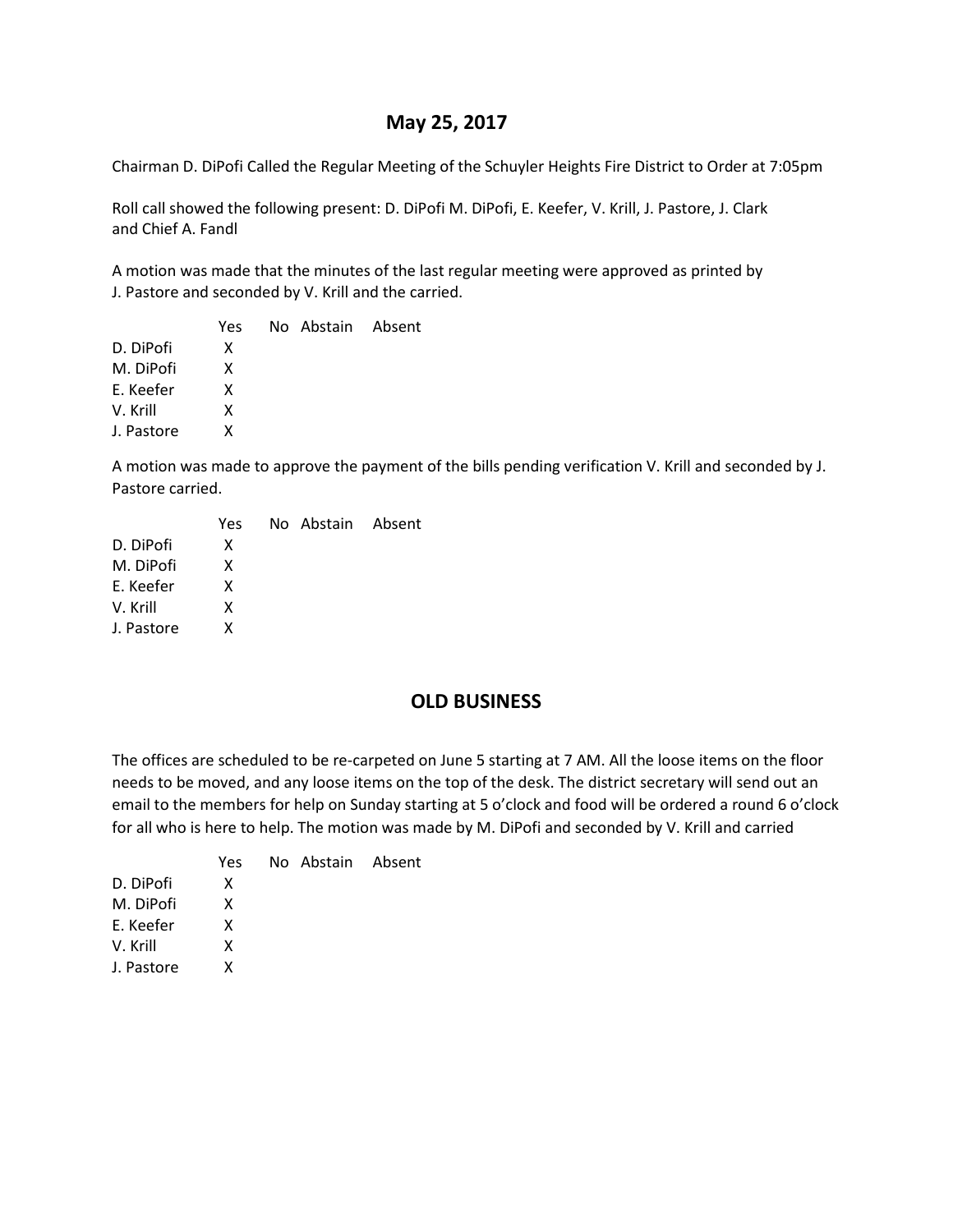Travel policy; we need to discuss the difference in the two policies and come up with which one we would like to adopt.

A motion was made by M. DiPofi to adopt the new travel policy with GSA reimbursement rates and seconded by D. DiPofi and carried

|            | Yes | No Abstain Absent |  |
|------------|-----|-------------------|--|
| D. DiPofi  | x   |                   |  |
| M. DiPofi  | x   |                   |  |
| E. Keefer  | x   |                   |  |
| V. Krill   | x   |                   |  |
| J. Pastore | x   |                   |  |
|            |     |                   |  |

A discussion is needed about the junior firefighter policy with some changes that has been recommended by a board member.

A motion was made by E. Keefer to adopt the revised student firefighter policy statement with the following insert the term probationary explanation, under restrictions the sentence that states Youthful Firefighters shall not be permitted to drive any fire apparatus new sentence will state youthful firefighters shall not be permitted to drive any fire district or company vehicle, eliminating the word apparatus. Under subject Academies Standards Maintenance the second paragraph will stay in the old language. In all other red line items will be added seconded by M. DiPofi and carried

|            | Yes. | No Abstain Absent |  |
|------------|------|-------------------|--|
| D. DiPofi  | X    |                   |  |
| M. DiPofi  | x    |                   |  |
| E. Keefer  | x    |                   |  |
| V. Krill   | x    |                   |  |
| J. Pastore | x    |                   |  |
|            |      |                   |  |
|            |      |                   |  |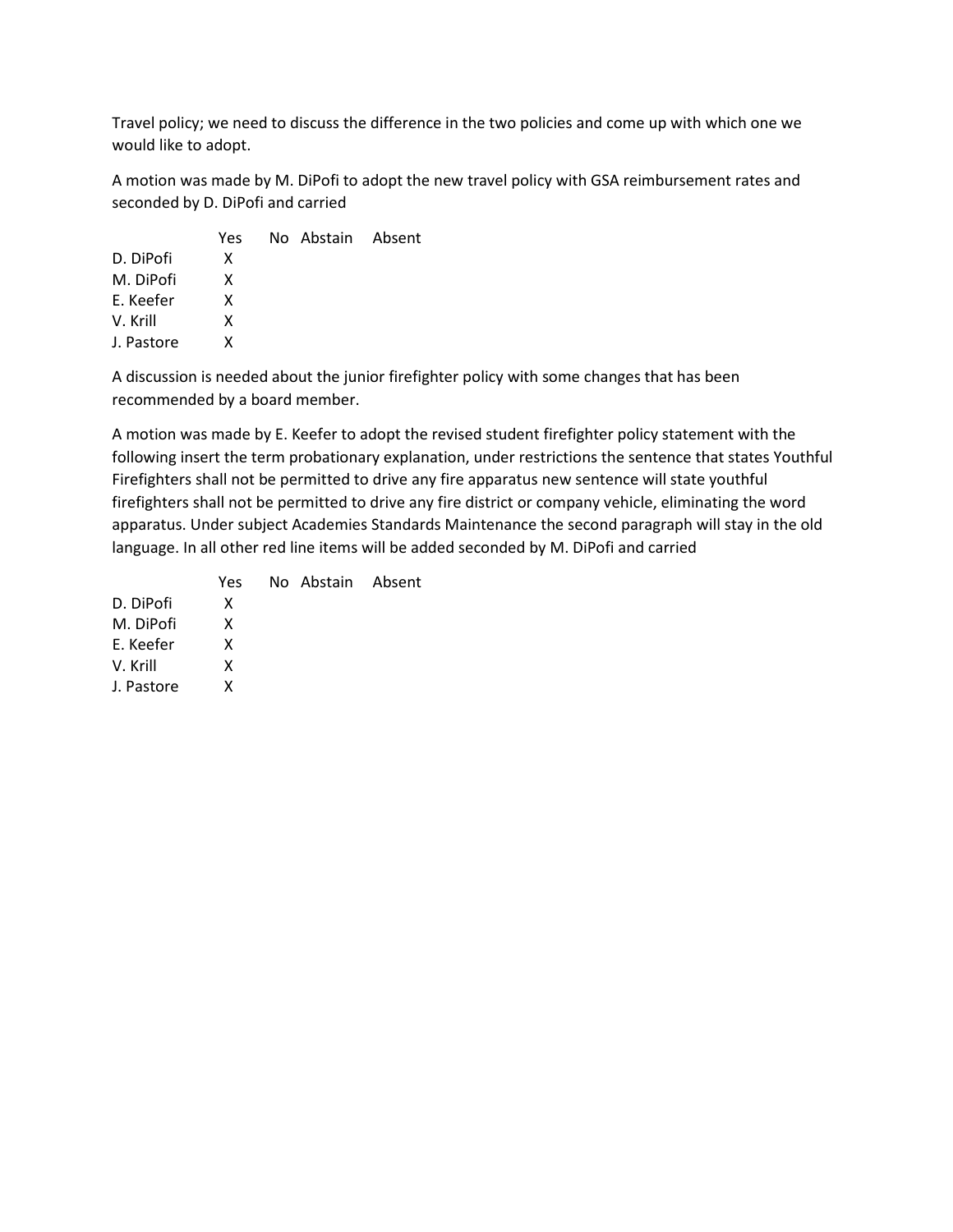### **PROJECT**

#### **849 1st Street Watervliet, NY 12189**

**C.T. Male:**

#### **Report from Rich Campagnola:**

See report enclose.

# **CORRESPONDENCE**

We receive a proposal from Pella Windows for total of \$277.41 which is to paid before they start to work.

A motion was made by E. Keefer to put on credit card and seconded by V. Krill carried.

No Abstain Absent

|            | Yes |
|------------|-----|
| D. DiPofi  | x   |
| M. DiPofi  | x   |
| F. Keefer  | x   |
| V. Krill   | x   |
| J. Pastore | x   |
|            |     |

M. DiPofi has been calling for bids to replace the 4 x 8 sign on the building with a new sign which would be 4'5" by 6'3" digital programming sign with a viewing area of 4' x 6' and 16mm four \$18,631 we have called two other places Vital Sign and Infamous Signs on two separate occasions and still can't get a quote and they are sign companies that other departments have used, what's our next step. After a discussion, M. DiPofi made a motion to table and start a committee to look into this matter on the committee was J. Pastore and D. DiPofi seconded by seconded by E. Keefer and carried.

|            | Yes | No Abstain Absent |  |
|------------|-----|-------------------|--|
| D. DiPofi  | X   |                   |  |
| M. DiPofi  | x   |                   |  |
| E. Keefer  | x   |                   |  |
| V. Krill   | x   |                   |  |
| J. Pastore | x   |                   |  |
|            |     |                   |  |

We have received the bill from ENCON which reflects the balance that we are to pay for \$64,674.90 this price reflects the 10% of the redemption cost across the street.

A motion was made by V. Krill two paid a bill and seconded by J. Pastore carried

|            | Yes | No Abstain Absent |  |
|------------|-----|-------------------|--|
| D. DiPofi  | x   |                   |  |
| M. DiPofi  | x   |                   |  |
| F. Keefer  | x   |                   |  |
| V. Krill   | x   |                   |  |
| J. Pastore | x   |                   |  |
|            |     |                   |  |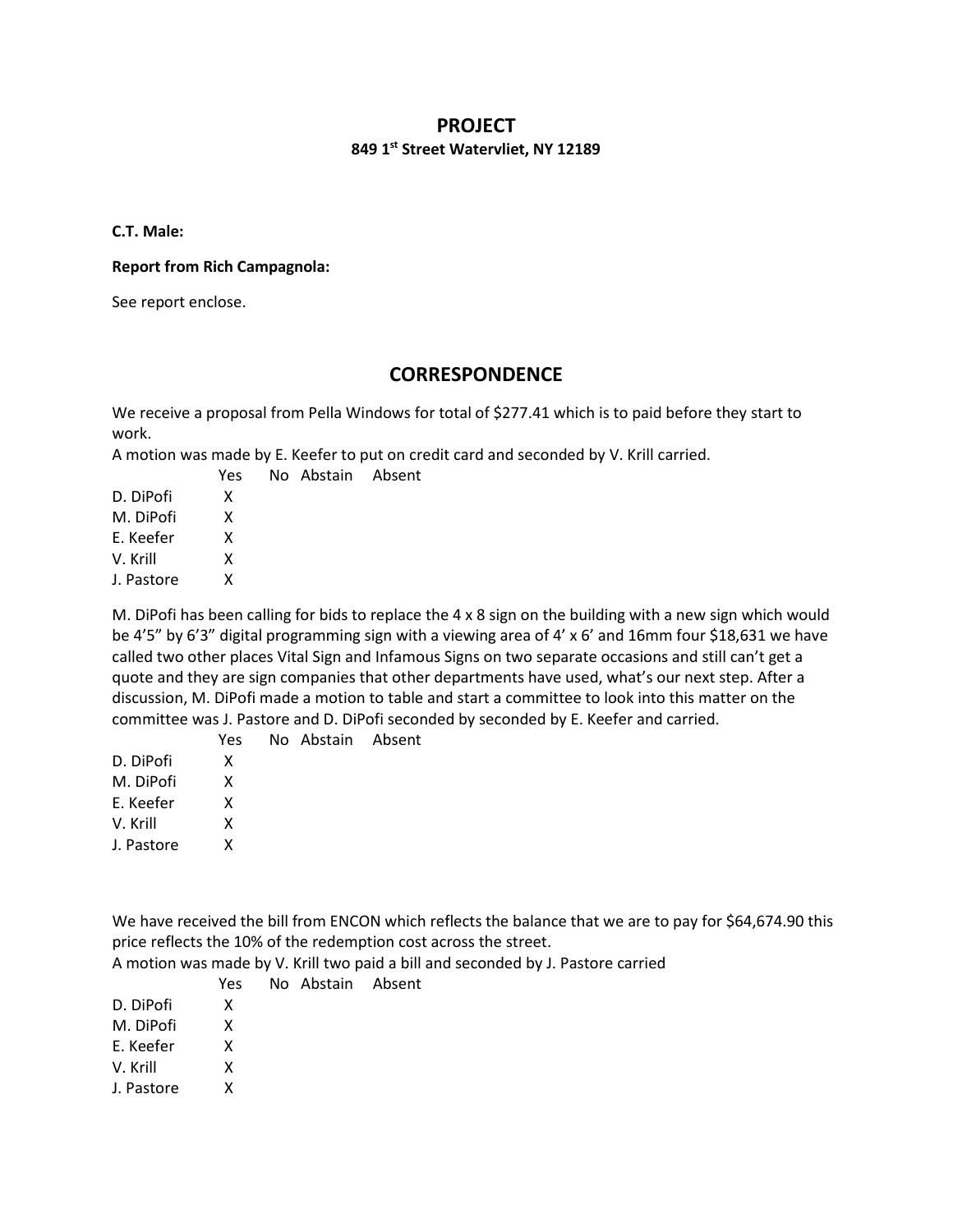### **NEW BUSINESS**

There is a need to talk about the district audit that was done by BST accounting.

A motion was made by D. DiPofi to enter into executive session on a person no matter seconded by M. DiPofi at 7:55 and carried

|            | Yes | No Abstain Absent |  |
|------------|-----|-------------------|--|
| D. DiPofi  | x   |                   |  |
| M. DiPofi  | x   |                   |  |
| E. Keefer  | x   |                   |  |
| V. Krill   | x   |                   |  |
| J. Pastore | x   |                   |  |
|            |     |                   |  |

a motion was made by D. DiPofi to exit executive session and seconded by V. Krill at 8:35 and carried

| Yes |  |                   |
|-----|--|-------------------|
| x   |  |                   |
| x   |  |                   |
| x   |  |                   |
| x   |  |                   |
| x   |  |                   |
|     |  | No Abstain Absent |

# **CHIEF'S REPORT**

### **See enclose report given by Chief A. Fandl:**

Rescue 8 repairers A. Fandl received a text from F. Ovitt with an update that stated, pump is reassembled we have to fill the water tank run the pump in the morning and pump test to truck. My goal is to get the truck back to you tomorrow as long as everything goes OK. I will update you again in the morning.

Updating the rescue replacement committee and the scheduling I have picked the committee of A. Fandl, J. Dudley, P. Ellis, +1 more to be picked and the entire Board of Commissioners. As far as scheduling once we have the complete committee we will set a date.

Regarding LOSAP everything seems good there.

On the discussion of lack of membership response, I am looking for some ideas I have been meeting with Menands fire company and other people on responding as a group, for example if we get two qualified members for a call and Menands fire company has two qualified personnel that we could respond to a call and join forces. This is something I am working on to come to the board about and would like the board's suggestions and help on some recruitment and retention ideas to get members.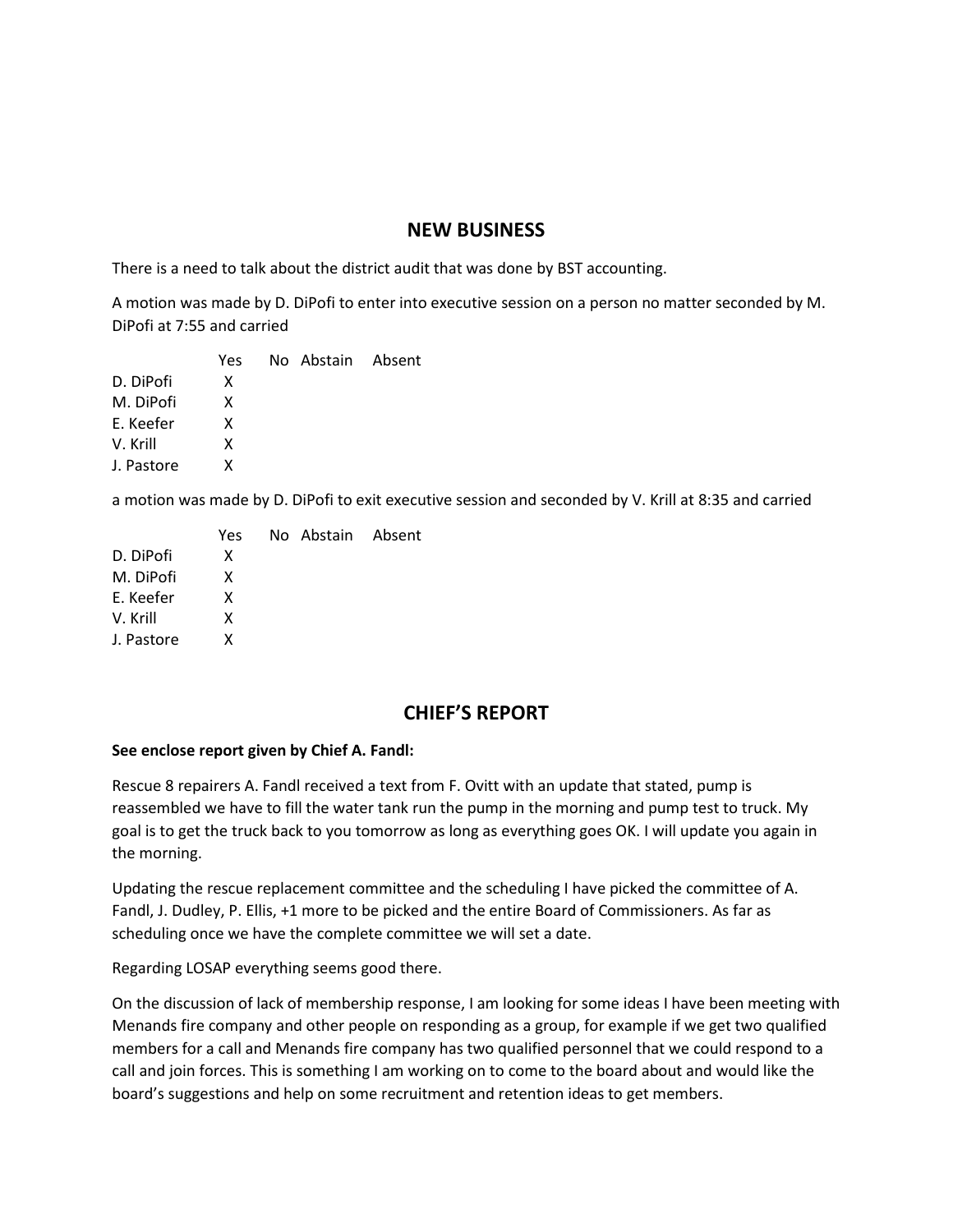A quick review about our monthly chief meeting we discussed things about the operation of cars working on the boxes to be more friendlier and we have been bringing up how the chief is in charge of fire scenes and calls in what is needed not to be done by anyone else.

I have got a list of medicals supplies needed for a total \$176.12 Two CD drive from Staples for training seeing our training laptops can't play CDs for \$88.38 A wireless printer from Dell for \$79.99 Three Max Halligan's for \$250 three Max Ray Halligan's for \$265 A motion was made by V. Krill to purchase all items and seconded by J. Pastore carried. Yes No Abstain Absent D. DiPofi X

- M. DiPofi X
- E. Keefer X
- V. Krill X
- J. Pastore X

I have supplied some invoices and statements from B land equipment looking for payment I will authorize what can be paid out of them and give them to Cindie for payment.

# **REPORTS**

**V. Krill:**

Nothing at this time

### **M. DiPofi:**

I make a motion to have D. Fandl fix the timer for the pole lights across the street so they are not on all night seconded by E. Keefer and carried.

 Yes No Abstain Absent D. DiPofi X M. DiPofi X E. Keefer X V. Krill X J. Pastore X

M. DiPofi make a motion we order a new locking wall mount mailbox because the tickets and money does not fit in the old one we have at this time for \$73.99 seconded by V. Krill carried.

|            | Yes |   | No Abstain Absent |  |
|------------|-----|---|-------------------|--|
| D. DiPofi  |     | x |                   |  |
| M. DiPofi  | x   |   |                   |  |
| E. Keefer  | x   |   |                   |  |
| V. Krill   | x   |   |                   |  |
| J. Pastore | x   |   |                   |  |
|            |     |   |                   |  |